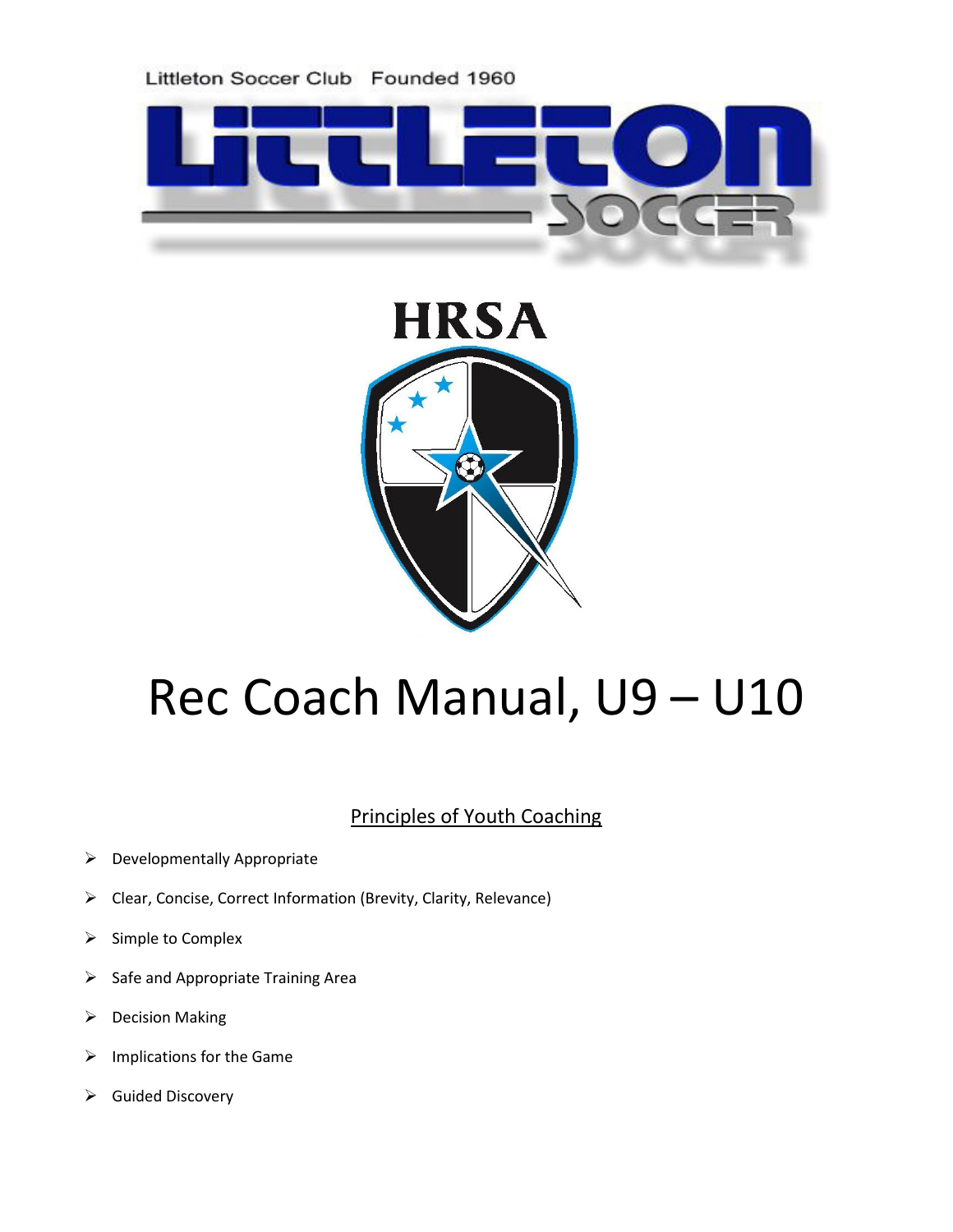## Characteristics of U9 - U10 Players:

- $\blacktriangleright$  Lengthened attention span
- $\triangleright$  Psychologically become more firm and confident
- $\triangleright$  Team-orientated
- $\triangleright$  Boys and girls beginning to develop separately
- $\triangleright$  Gross and small motor skills becoming more refined
- $\triangleright$  Prefer team type ball and equipment
- $\triangleright$  Some are becoming serious about their play
- $\triangleright$  Enjoy the uniforms, team association
- $\triangleright$  Pace factor becoming developed they do think ahead
- $\triangleright$  Are more inclined to wanting to play rather than being told to play
- $\triangleright$  Concrete operational stage of development
- $\triangleright$  Still need generous praise

## Components for a U9 - U10 Practice Session:

- Soccer has to be fun
- Keep things simple but can progress to more complex situations based on their development needs
- Prepare before practice
- Information should be minimal, no more than 90 seconds of talking/lecturing
- Let them play
- Use "Guided Discovery" questioning for learning and education, what, why and how
- Step back, allow the players to make decisions and problem solve
- Cooperation is increasingly important at this age, passing in small groups
- Praise players continually when they are improving or have something good
- Practices should not exceed 75 minutes
- All players should be involved, more directional games are important at this age
- Coaching individuals and small groups
- Put them in an environment that they can be successful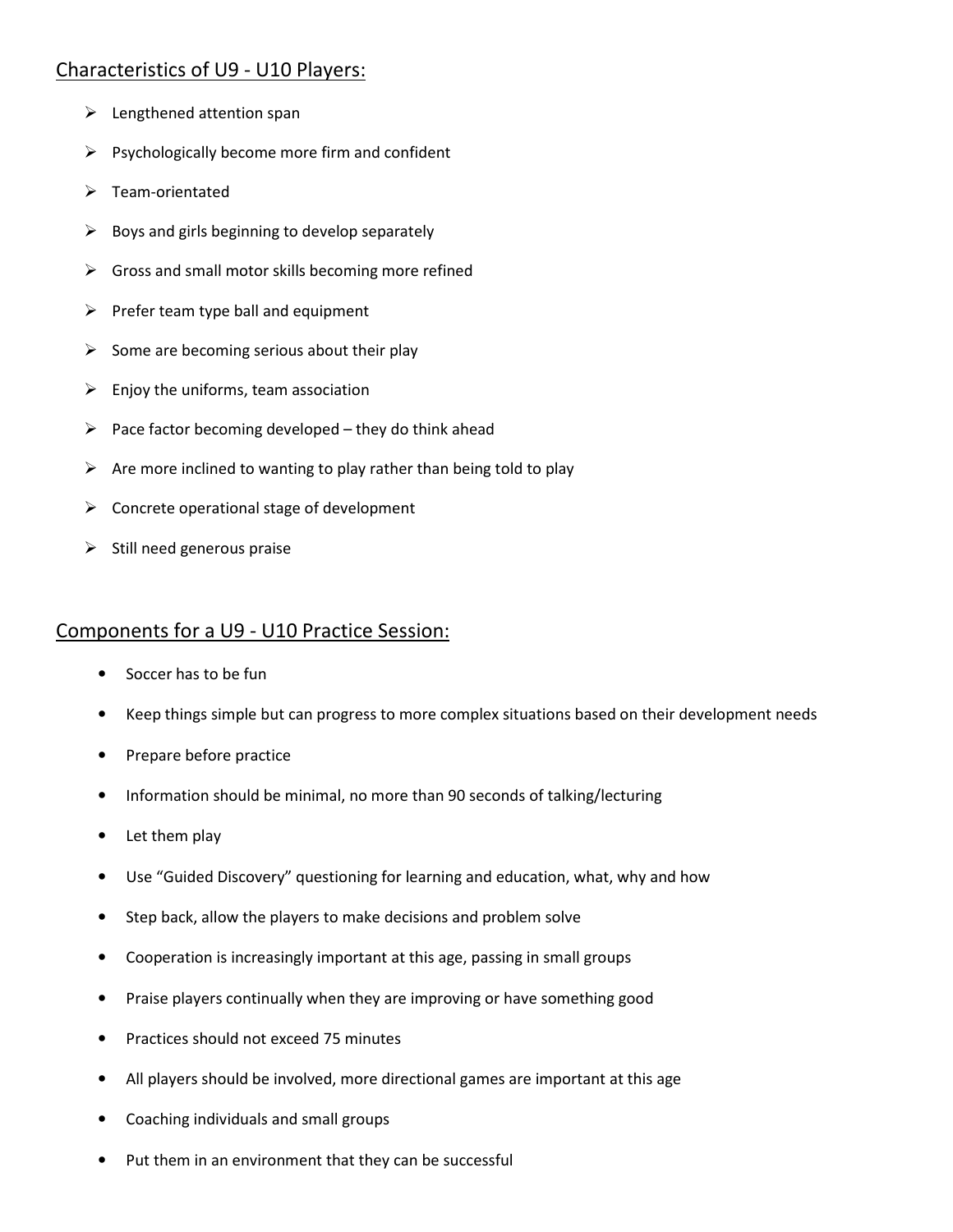- Always finish with a scrimmage
- Always be positive
- Never single a player out for punishment, they are still easily bruised at this age group
- The session should flow from one activity to the next; use water breaks for changing area size if needed.

#### Coaching Philosophy:

- Safety First
- You are an important role model
- Be prepared and punctual
- No lines, No laps
- No excessive lectures
- Develop their relationship with their ball
- Never leave a child at the field alone
- Remember they are young children NOT adults, you need to get down to their level. Make it exciting, fun, engage the players without acting like a clown
- The shape of the team is a "Triangle"

"You forget what you hear, you remember what you see, you know what you do"

## Typical U9 – U10 Training Session:

- Should not exceed 1 hour and 15 minutes
- Warm Up: Soccer movement (changing direction, jumping, hopping etc) Free play, Juggling, Individual ball and partner ball manipulation
- Small group activities (4 to 6 players)
- Dribbling, Passing, and Shooting (ball striking) activities
- Decision making activities, 2v1, 3v2, 4v2 etc.
- Small sided scrimmage with GK's
- Cool down/review of session